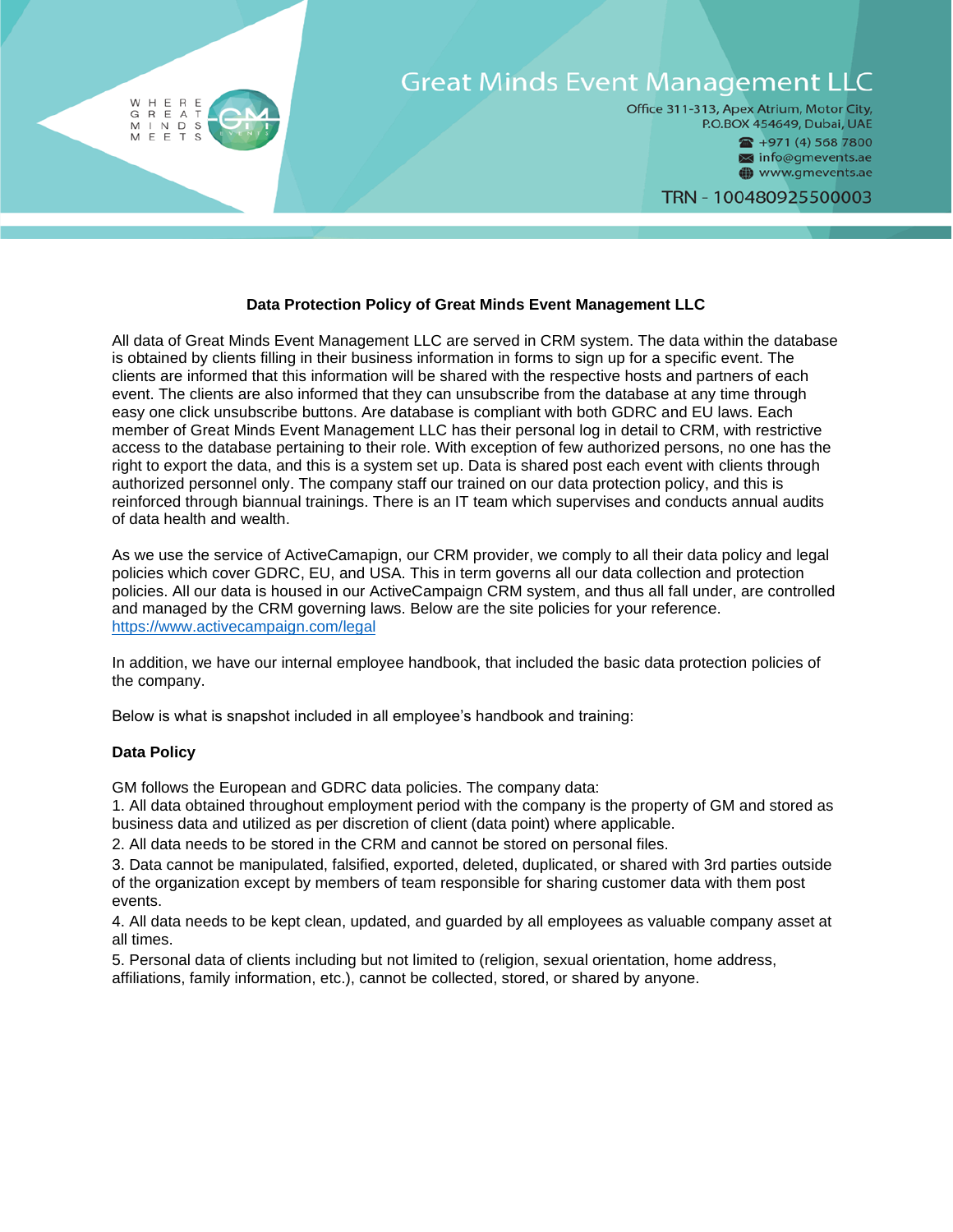# **Great Minds Event Management LLC**

Office 311-313, Apex Atrium, Motor City, P.O.BOX 454649, Dubai, UAE

> $\bullet$  +971 (4) 568 7800 Minfo@gmevents.ae

> www.gmevents.ae

TRN - 100480925500003

6. Client and prospect need to provide written consent for their data to be used for even(s) by either filling online registration form or email registration forms. All outbound marketing needs to be followed up by an inbound activity to clearly authorize the use and application of data.

7. Employees are not allowed to mass email or mass copy data for any purpose.

8. All marketing emails must be sent through the CRM marketing channels with unsubscribe options.

9. Clients must not object to their data being shared before sharing with 3rd party including sponsors.

10. Other than event sponsors and partners, data can never be shared or sold or given to anyone.

11. Employees need to understand the data protection laws of their clients depending on markets and governing laws and comply and uphold those laws.

12. Failure to comply with our strict data policy will subject employee to immediate dismissal.

## 13. **Responsible controller/contact information**

The controller responsible in accordance to data protection laws is (herein also called from time to time "Controller"):

Great Minds Event Management LLC - Office 311 – 313, Apex Atrium Motor City, Dubai, UAE.

If you have any questions or suggestions regarding data protection, please do not hesitate to contact us by email at [info@gmevents.ae](mailto:info@gmevents.ae)

### 14**. Your rights as data subject**

H E  $\mathsf R$ E<br>T

REAT<br>
INDS<br>
EETS GRE<br>MIN

In case your personal data is processed, you are the data subject within the meaning of GDPR and you have the rights outlined hereafter.

### **Right of confirmation and access (Information)**

Each data subject shall have the right granted by the European legislator to obtain from the Controller the confirmation as to whether or not personal data concerning him or her are being processed.

In case such processing occurs, the data subject may request access to the following information:

- the purposes of the processing of personal data;

- the categories of personal data concerned in the processing;
- the recipients or categories of recipients to whom the personal data have been or will be disclosed;

- where possible, the envisaged period for which the personal data will be stored, or, if not possible, the criteria used to determine that period;

- where the personal data are not collected from the data subject, any available information as to their source;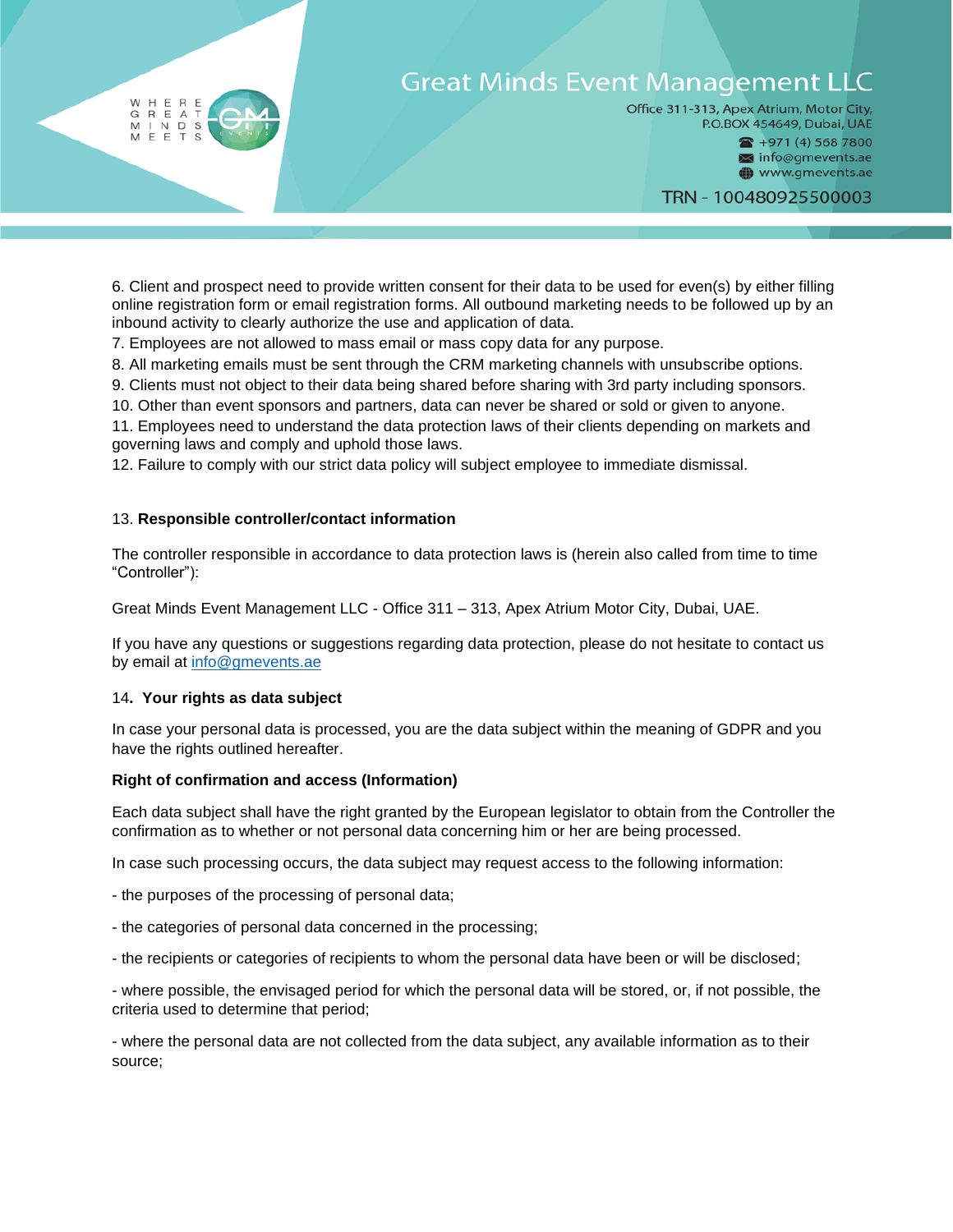

the existence of automated decision-making, including profiling, referred to in Art. 22 (1) and (4) GDPR and, at least in those cases, meaningful information about the logic involved, as well as the significance and envisaged consequences of such processing for the data subject.

Furthermore, the data subject shall have a right to obtain information as to whether personal data are transferred to a third country or to an international organisation. Where this is the case, the data subject shall have the right to be informed of the appropriate safeguards relating to the transfer in accordance with Art. 46 GDPR.

## **Right to rectification of inaccurate data**

You have the right that GM events has to immediately correct or complete any personal data concerning you if it is inaccurate or incomplete. We as the controller would have to execute your request without undue delay.

# **Right to restriction of processing**

You have the right that GM events has to restrict processing of your personal data subject to the following prerequisites:

The accuracy of the personal data is contested by the data subject, for a period enabling the Controller to verify the accuracy of the personal data.

The processing is unlawful and the data subject opposes the erasure of the personal data and requests instead the restriction of their use.

The Controller no longer needs the personal data for the purposes of the processing, but they are required by the data subject for the establishment, exercise or defense of legal claims.

The data subject has objected to processing pursuant to Art. 21 (1) of the GDPR pending the verification whether the legitimate interests of the Controller override those of the data subject.

In case the processing of your personal data was subject to restriction, and notwithstanding their storage, such data shall only be processed with your consent or for the establishment, exercise, or defense of claims or for the procurement of the protection of rights of a natural or legal person or for purposes of an important public interest of the European Union or a member state.

In case the restriction of processing has been executed in accordance with the above, you shall be informed by the Controller prior to the cancellation of such restriction.

# **Right to erasure ("Right to be forgotten")**

a) Right to erasure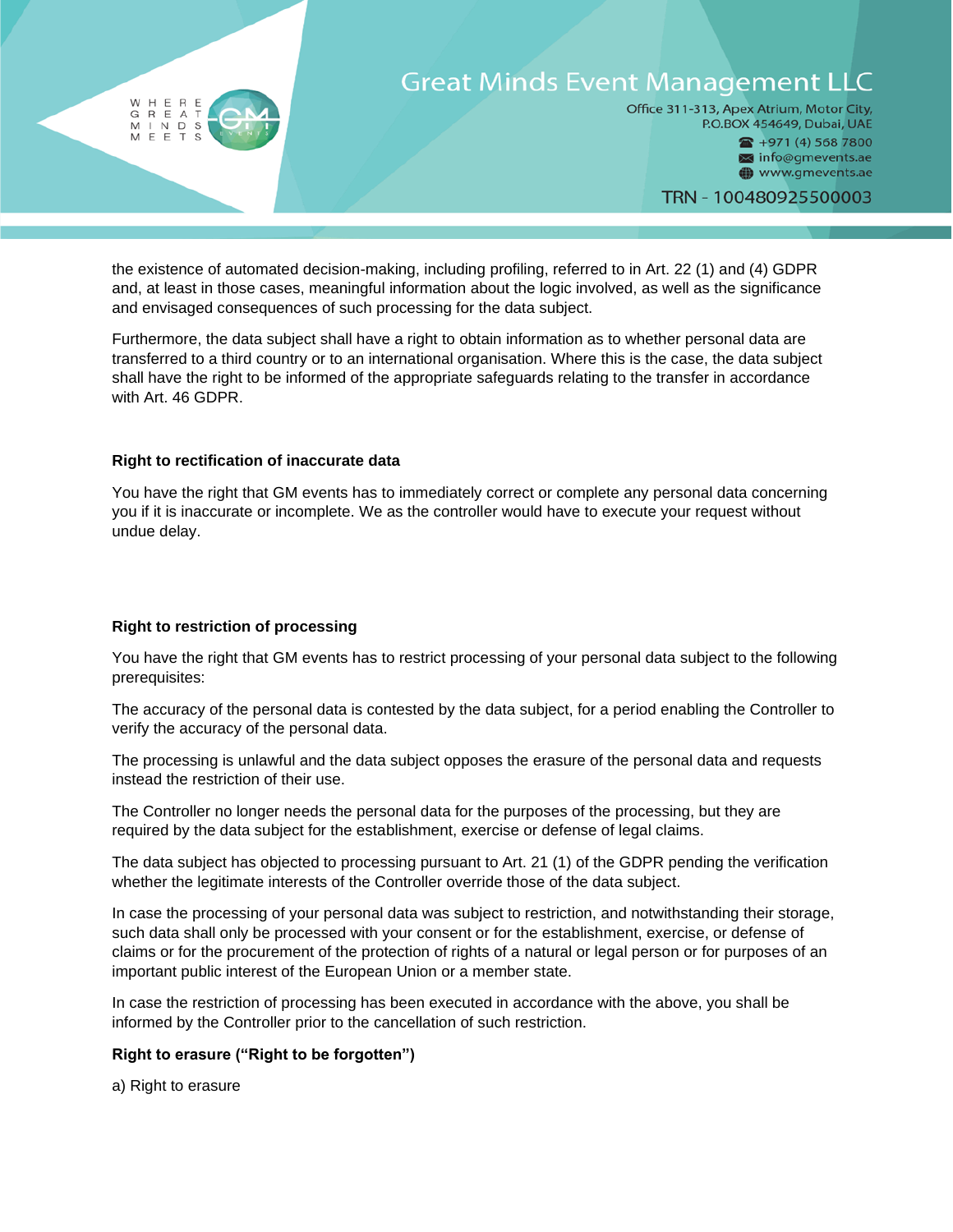# **Great Minds Event Management LLC**

Office 311-313, Apex Atrium, Motor City, P.O.BOX 454649, Dubai, UAE

 $\bullet$  +971 (4) 568 7800 Minfo@gmevents.ae www.gmevents.ae

TRN - 100480925500003

Each data subject shall have the right to request from the Controller the erasure of personal data concerning him or her without undue delay, and the Controller shall have the obligation to erase personal data without undue delay where one of the following reasons applies, as long as the processing is not necessary:

the personal data are no longer necessary in relation to the purposes for which they were collected or otherwise processed;

the data subject withdraws consent to which the processing is based according to Art. 6 (1) lit. a GDPR, or Art. 9 (2) lit. a GDPR, and where there is no other legal reason for the processing;

the data subject objects to the processing pursuant to Art. 21 (1) GDPR and there are no overriding legitimate reasons for the processing, or - - the data subject objects to the processing pursuant to Art. 21 (2) GDPR;

the personal data has been unlawfully processed;

the personal data must be erased for compliance with a legal obligation in Union or Member State law to which the Controller is subject to;

the personal data have been collected in relation to the offer of information society services referred to in Art. 8 (1) GDPR.

### b) Information to third parties

H E R E<br>R E A T<br>I N D S<br>E E T S  $\mathsf R$ 

 $\begin{array}{c} G \quad R \quad E \\ M \quad I \quad N \end{array}$ 

Where the Controller has made personal data public and is obliged pursuant to Art. 17 (1) GDPR to erase the personal data, the Controller, taking into account available technology and the cost of implementation, shall take reasonable steps, including technical measures, to inform other Controllers processing the personal data that the data subject has requested erasure of any links to, or copy or replication of, those personal data, from these controllers.

c) Exemption

The right to erasure does not apply where the processing is necessary:

for the exercise of the right of freedom of speech and information;

for the fulfilment of a mandatory legal obligation that is mandatory, according to European or the respective member state's law the Controller is subject to, or is necessary for the performance of a task carried out in the public interest or in execution of official authority given to the Controller;

for reasons of public interest in regard to public safety and health pursuant to Art. 9 Abs. 2 lit. h and i as well as Art. 9 (3) GDPR;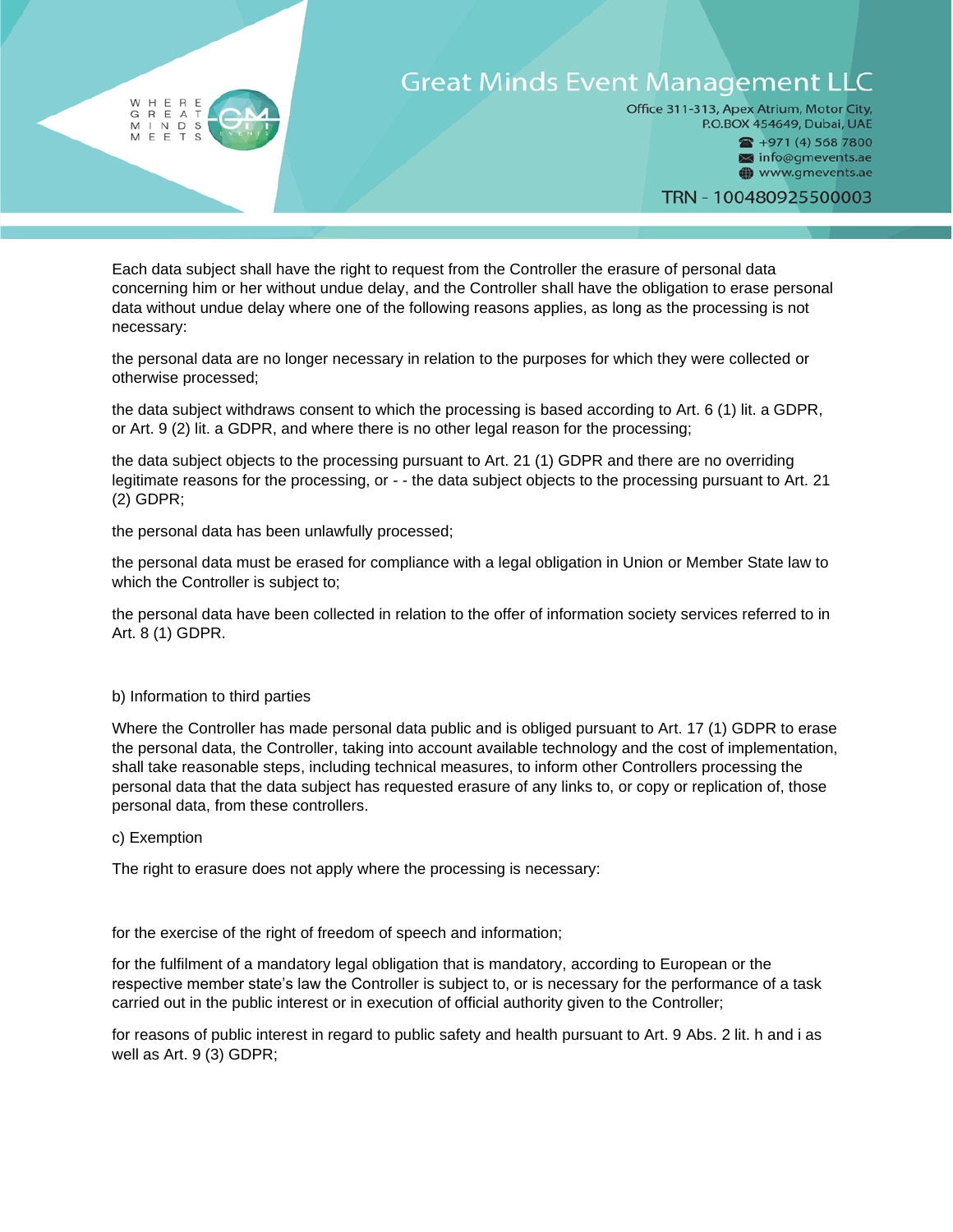

for archives in the public interest, scientific, historical or statistical purposes pursuant to Art. 89 (1) GDPR, insofar as the granted right mentioned in a) above would likely make the achievement of such purposes impossible or seriously endangered;

or for establishing, exercising or defending legal claims.

# **Right of information**

In case you have claimed the right of rectification, erasure or restriction of the processing towards the Controller, the Controller is obliged to inform all recipients of personal data belonging to you such rectification, erasure or restriction accordingly, unless such information seems to be impossible or only possible by needing inappropriate efforts.

You are entitled to claim to be informed by the Controller about such recipients.

# **Right to data portability**

You shall have the right to receive the personal data concerning you, which was provided to us as the Controller, in a structured, commonly used and machine-readable format. You shall also have the right to transmit this data to another Controller without hindrance from the Controller to which the personal data has been provided, as long as the processing is based on consent pursuant to Art. 6 (1) lit. a GDPR or of Art. 9 (2) lit. a GDPR, or on a contract pursuant to Art. 6 (1) lit. b GDPR, and

the processing is carried out by automated means.

Furthermore, in exercising your right to data portability, the data subject shall have the right to have personal data transmitted directly from one Controller to another, where technically feasible and when doing so does not adversely affect the rights and freedoms of others.

The right to data portability only applies as long as the processing is not necessary for the performance of a task carried out in the public interest or in the exercise of official authority vested in the Controller.

# **Right to object**

Each data subject shall have the right to object, based on his or her particular situation, at any time, to processing of personal data concerning him or her, which is based of Art. 6 (1) lit. e, or f GDPR. This also applies to profiling based on these provisions.

GM events shall no longer process the personal data in the event of the objection, unless we can demonstrate compelling legitimate reasons for the processing which override the interests, rights and freedoms of the data subject, or for the establishment, exercise or defence of legal claims.

If GM events processes personal data for direct marketing purposes, the data subject shall have the right to object at any time to processing of personal data concerning him or her for such marketing. This applies to profiling to the extent that it is related to such direct marketing.